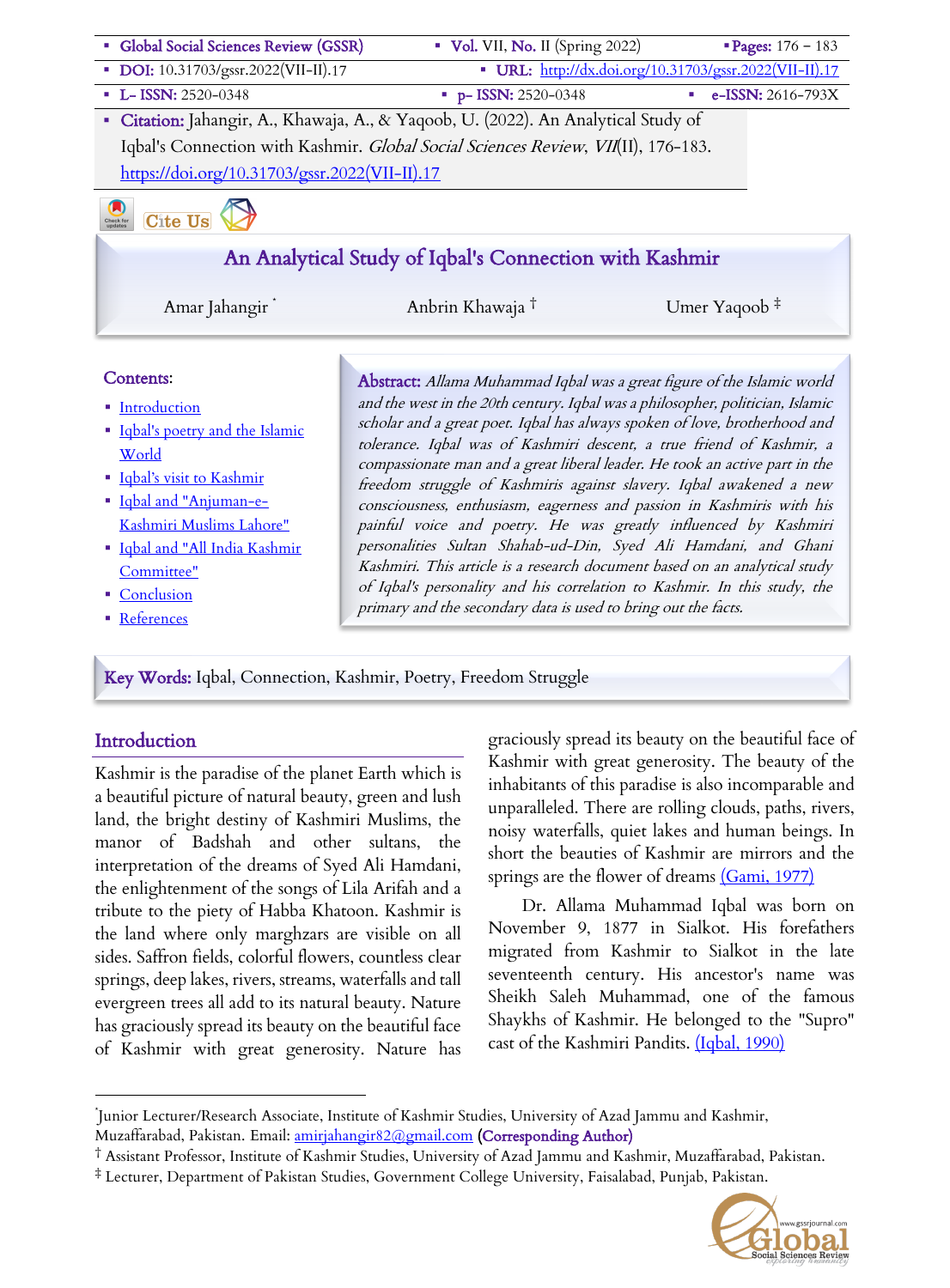Iqbal never lost sight of its importance and problems due to his affiliation with Kashmir, nor did he neglect to discuss Kashmir and the people of Kashmir in his poetry. Allama Muhammad Iqbal was one of the greatest figures of the Islamic world of the twentieth century and well acquainted with the West. He was a man of two civilizations and had a multi-faceted personality. Iqbal was a philosopher, politician, Islamic and European scholar, mystic, poet and a man of struggle who laid the foundations of a deep Islamic knowledge through his philosophy. He also taught brotherhood and respect for humanity through his prose and poetry. Iqbal was amazed at how the West enslaved man to man and took them out of the realm of unity of Adam and divided them into the races, languages and regions, while Islam has given virtue to humanity by giving the concept of human nation. Iqbal's mission was the Quran and Sunnah. Iqbal says that he was respected in those days for being a Muslim and you were humiliated for abandoning the Quran. *(Shabir, 2007)* 

## Iqbal's poetry and the Islamic World

The foundations of Iqbal's poetry are very wide and clear. Iqbal, on the intellectual, linguistic, emotional and sensory levels, did not limit his consciousness to religious poetry only but made the reference to history in poetry and prose more organized and prominent. Presenting the human history of the twentieth century, Iqbal covered the events, human thought, revolution and the etiquette of living of the last century in the form of poetry. Iqbal's consciousness has many levels of thoughts and feelings. In the early period of Iqbal's life, almost all the important traditions of East and West are simultaneously influenced. This was a period of development of a new national consciousness in India when British power was gradually paving the way for a collective struggle against colonial values at a time. In the West, there were signs of cultural and social degradation. (Iqbal, 1990)

In prose, poetry and letters, Iqbal called Muslims the inheritors of a great civilization and rejected the notion of the people of the West that Muslim civilization could not be revived. Considering the decline of Western civilization,

Iqbal criticized Western civilization in his poetry. Even today, in the context of civilization, the question arises as to why the Muslim world, even in this advanced age, has not been able to get rid of the problems of civilization decline, intellectual beg off, mutual hypocrisy and deprivation of effective representation in world politics. Iqbal realized this intensely and also showed the way to get rid of them. These long-standing issues have not only become more deadly over time but have also led to many more issues on the world political scene. It is a common impression that Iqbal is the spokesman of the Muslim Nation and gave this concept at a time when the Muslim world was in the extraordinary crisis. Iqbal says in poetic form that, do not compare your nation with the nations of the West, the nation of Prophet Hashmi is special in its composition. (Gami, 1977)

The Muslim world, despite having an enviable history, was deprived of political, social and economic freedom in the early twentieth century and was backward in terms of knowledge. Iqbal was the first Asian intellectual who gave the idea of an Islamic nation to the Muslim world and while teaching them to remain united, by saying that if it was based on its originality, then so was unity, Leaving the flower, the caravan smelled disturbed. (Iqbal, 1990)

## Iqbal's views about the Treaty of Amritsar

The state of Jammu and Kashmir was established on the basis of the Amritsar treaty signed between the British Government and Raja Gulab Singh of Jammu on March 16, 1946. There are ten clauses of this agreement. According to clause 3 of this agreement, the British government had sold Kashmir and Hazara areas to Gulab Singh (Raja of Jammu) for the sum of seventy-five lakhs of rupees (Nanukshahee). It was a ploy by which the Kashmiri nation was sold to the Raja of Jammu without his consent. The sale of eleven lakhs of Kashmiris, wonders why this transaction of the sale of Kashmir should have been struck at Amritsar, over three hundred miles from Kashmir, without the knowledge of the people of Kashmir, by a nation known for justice. **(Sufi, 1948)**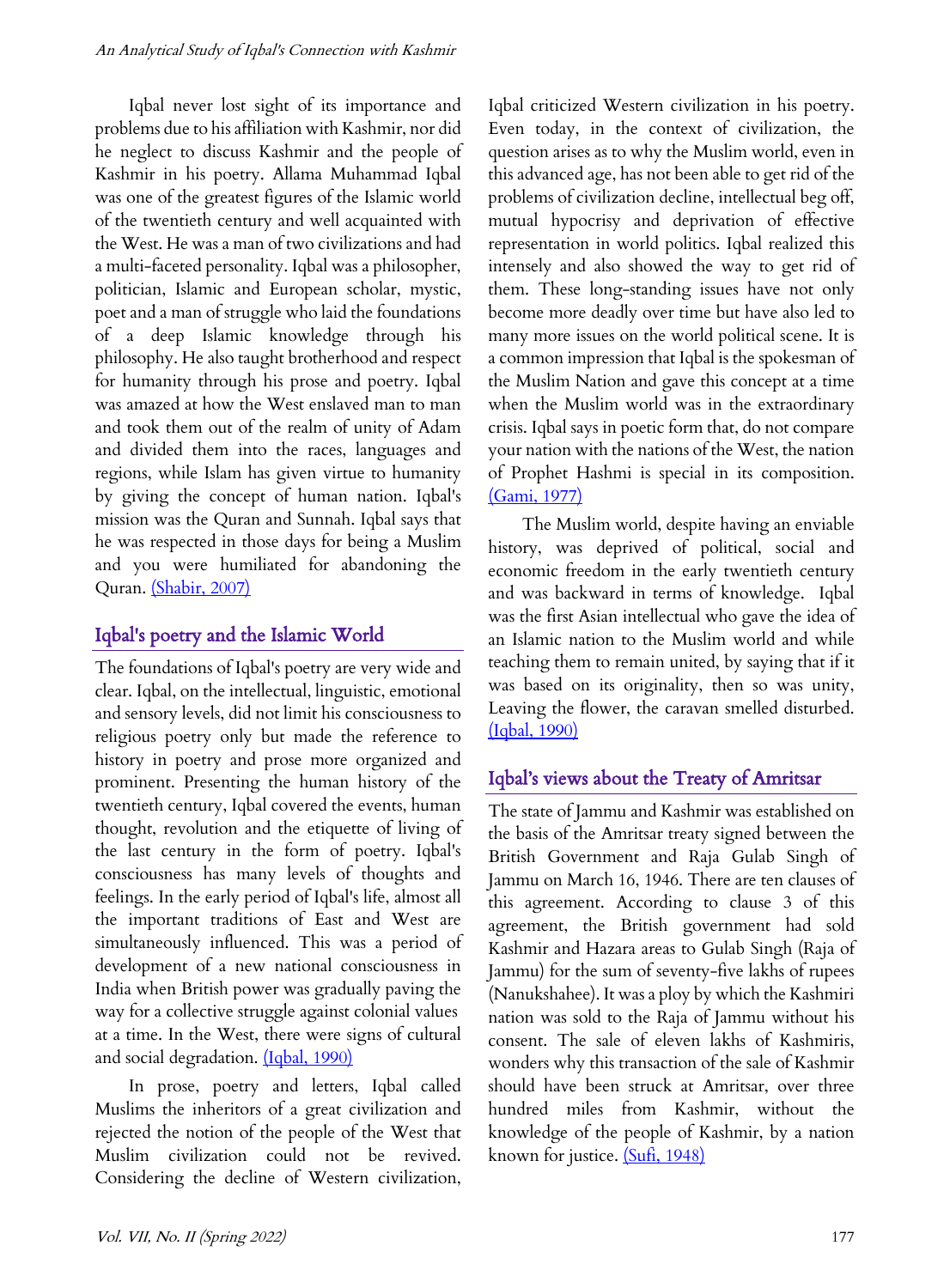The Treaty of Amritsar made Kashmiris strangers in their own country and put the manacles of slavery around their necks. The legal and moral status of the disgraceful Treaty of Amritsar was also challenged on the completion of its one hundred years in 1946. Allama Iqbal had presented the case of prostitution of Kashmiri nation before the League of Nations Geneva (Majlis-e-Aqwam) in the form of the poetry of famous Kashmiri and Persian revolutionary poet Ghani Kashmiri. He said، Oh bad-e-Saba! If you go to Geneva than say the words of the times in the assembly of the tribes that the peasants, cultivators, gamblers and street vendors are sold and the nation sold and what they sold cheap. (Iqbal, 1990)

### Iqbal's visit to Kashmir

Iqbal came to Kashmir for the first time in the summer of June 1921 to pursue a case. In August 1921, he came to Kashmir for the second time to pursue another case. During his stay in Kashmir, Iqbal was so impressed by the landscape and natural beauty of Kashmir that he wrote four poems on Kashmir: "Kashmir", "Ghani Kashmiri", "Saqi Namah" and "Wadi Lolab". All these poems are in Iqbal's book "Payam-e-Mashreq". Iqbal saw the beauty of nature unveiled in Kashmir and watched the sunset in the lush valleys. He dreamed of a poet who was embarrassed by natural scenes and got heartfelt joy and freshness of soul from that natural beauty. In Iqbal's work, "Payam-e-Mashreq" is very important and has a high rank in poetic literature. He wrote "Saqi Nama" in Nishat Bagh, Srinagar and no example can be given of his good looks. Iqbal's only attempt is to get the same thing on the lips that the eye sees and the way it sees. He has presented to us the scene of that time in the form of very beautiful words, "the Astronomy of meadows have a nice day of you." (Iqbal, 1990)

The characteristic of Iqbal's poetry is that he does not describe the painful situation of Kashmir and the people of Kashmir in such a way that the reader is trapped in a mire of despair. Iqbal was convinced that no nation is ideal. Nations go through every stage of life and get the blessing of life again after childhood, boyhood, youth, old age, death and death. The same was true of Kashmir and its inhabitants who were going through this phase of national history, which is interpreted as old age and death, after which they had to be resurrected. Iqbal addressed the Kashmiri nation and said that; "A person who has become accustomed to slavery, the idol is cut from the stone of grave. Conscience is a long dream, an unknown internal, selfabsorbing."(Iqbal, 1990)

Since Iqbal was very impressed by the beauty of Kashmir, a whole Ghazal of Iqbal's work "Payam-e-Mashreq" has been written on the beauty of Kashmir, which is a masterpiece of imagination and humor. The art of landscape painting has reached perfection in these poems of Iqbal and said, "Look at the Kashmir and look at me, there is a place to see greenery and grass everywhere." (Iqbal, 1990)

## Iqbal's Attachment and love for famous Historical figures of Kashmir

Iqbal's ancestors belonged to Kashmir and the history of Kashmir has been full of universal personalities since ancient times. They made significant contributions in various ways of life and achieved a special place in the history of Kashmir. Iqbal was greatly influenced by the three most important historical figures of Kashmir, Sultan Shahabuddin, Syed Ali Hamdani and Ghani Kashmiri. (Gami, 1977)

## Sultan Shahabuddin

The first person of Kashmir's glorious past that impressed Iqbal was Sultan Shahabuddin, a shining star of the Shah Meri family. It really boosted Kashmir militarily and expanded Kashmir's borders. It was a sign of his bravery, terror and arrogance that the rulers of Ghazni, Kabul and Kandahar feared his name. During his reign, the sultans of Kashgar, Kabul, Peshawar, Sindh and Punjab were under his rule. He was always engaged in improving his army and conquering other countries. It was the second time in history that Kashmiris proved that their military powers. Shahbud-Din in Kashmiri history figures next to Lalitaditiya Mukhtapida. (Sufi, 1948)

The Sultan rendered outstanding services in every field in Kashmir. Apart from preserving the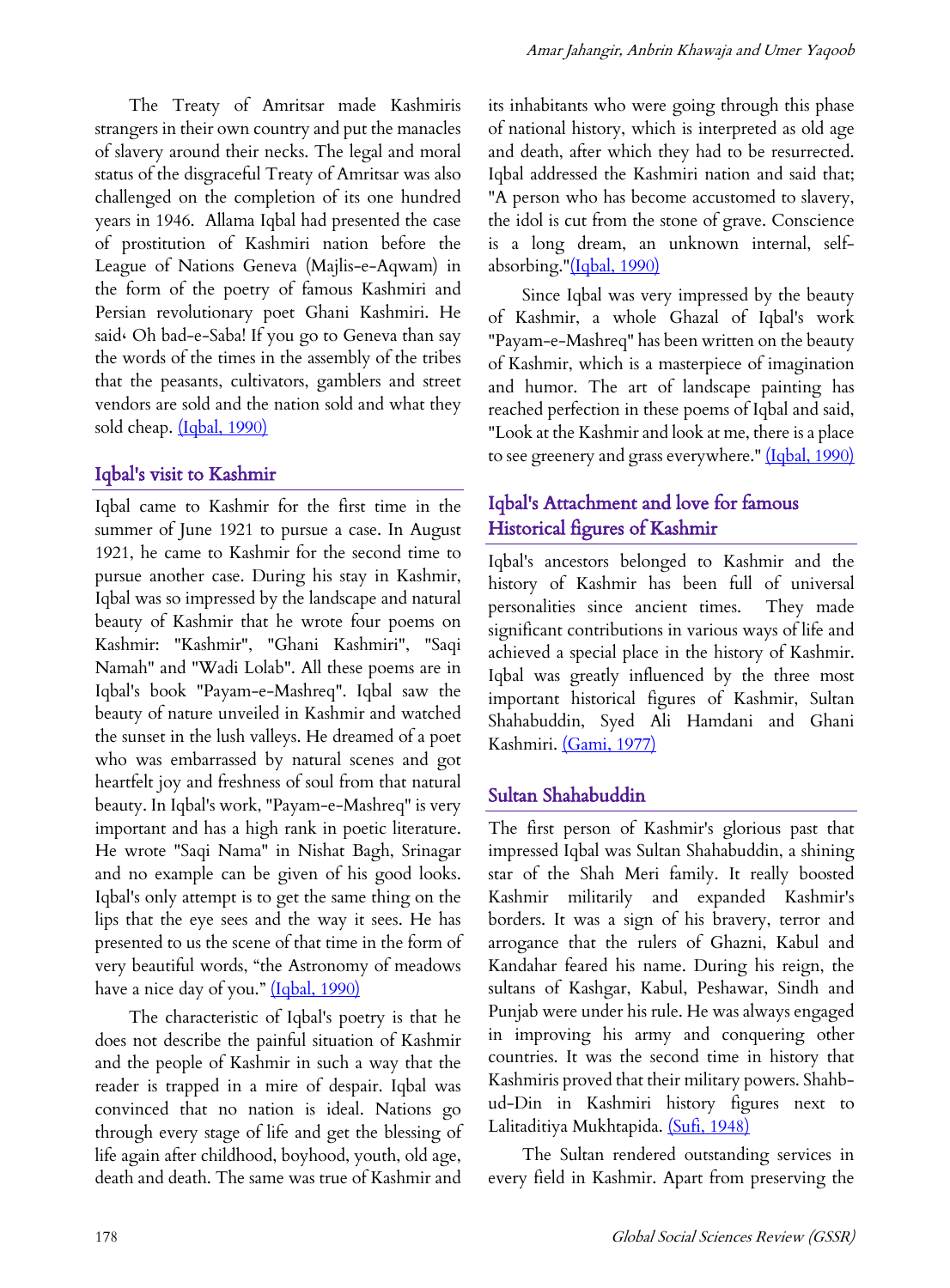culture of Kashmir, he did a lot for development and made many changes in Kashmir for the betterment of clothing, architecture and society. Shahab-ud-Din was a man of justice and a brave general who was praised by the leaders of the Islamic world and the poet of the East. Iqbal said that the flowers of age withered and spread, our soil is no longer of Shahabuddin. (Iqbal, 1990)

### Syed Ali Hamdani

The second personality of Kashmir's glorious past was Hazrat Shah Hamdan who achieved a special place among the people of Kashmir and changed the history of Kashmir. Iqbal has paid special attention to Syed Ali Hamdani in his poetry. Hamdani was a perfect saint, a high-ranking religious scholar and a revolutionary. The great Sayyed Ali Hamdani, or Shah Hamdan, also known as Amir Kabir or the great Amir or Ali-i-Sani was born 12 Rajab 714 AH. at Hamdan Iran. (Sufi, 1948) He visited Kashmir three times and became the greatest source of spiritual ties between Iran and Kashmir. He liberated the Kashmiri nation from fear, uncertainty, ignorance, poverty and the unequal life of caste. He introduced the culture of Iran and Central Asia in Kashmir by training the people spiritually and morally, due to which Kashmir was called Iran Saghir. He built the famous monastery of Srinagar in the style of Iranian monasteries and this monastery became the center of propagation of Islam in Kashmir. He played an important role in the revolutionary changes in the religious and cultural field of Kashmir. Zahirat-ul-Muluk is your most famous Persian work. He belonged to the Kabrawiyah Sufi order and made it a tradition in Kashmir. Iqbal said that the plight of the Kashmiris and the unfortunate situation is heartbreaking and the Islamists of Kashmir are astute, smart and intelligent which has astonished the whole world. Despite this, the blood of Kashmiris is shed inside Kashmir and people are stateless in their own homeland. (Igbal, 1990) Iqbal was not disappointed with the intelligence and hard work of Kashmiris. He hoped that the people of Kashmir would one day be successful and find their destination.

### Ghani Kashmiri

The most important figure in Kashmir was Ghani Kashmiri during the period of Mughal Emperor Aurangzeb Alamgir, whose revolutionary poetry greatly influenced the Dr. Allama Muhammad Iqbal. Mullah Muhammad Tahir Ghani was the most prominent Kashmiri and Persian poet of his time; he wrote poetry in Persian and Kashmiri and was one of the best poets of his time. Ghani Kashmiri's ancestors had entered the Kashmir Valley with Hazrat Shah Hamdan. He did visit to any rich or statesman all of his life and became a selflessness and lovely figure. Mulla Muhammad Tahir Ghani throughout his life never waited on a prince, not wrote a single Qasida in praise of any nobleman or King. (Sufi, 1948) Iqbal's poetic interest remained with Ghani, he always considered him as the bubble of Kashmir and states about Ghani in his story about. (Iqbal, 1990) Iqbal's ghazal describes the entire history of Kashmiri Muslims in his ghazal "Khutba-e-Nojewanan-e- Islam".

In fact, Iqbal has mentioned these three famous personalities of Kashmir so that the Kashmir nation may make them its beacon and fully awaken and achieve its independence for which they have been fighting for many centuries. Iqbal openly admits that the Kashmir region has given some of the best minds of antiquity. Kashmir has been the cradle of knowledge and mysticism, consciousness and awareness, poetry and speech and various arts since ancient times. Perfect poets, scholars, philosophers, orators, historians, and thinkers have been born in this land. Iqbal has also been urging to compile Kashmiri poets, and in this regard, Iqbal wrote a letter to Kashmiri poet Ghulam Ahmad Mahjoor that I am glad to hear that you are going to write Tazkira Poets of Kashmir. I have been urging him to write for many years. But unfortunately no one paid attention and unfortunately Kashmir literature was destroyed. Allah bless your good intentions. (Iqbal, 1990)

# Iqbal and "Anjuman-e-Kashmiri Muslims Lahore"

The Kashmiri Muslims living in Lahore founded the "Anjuman-e-Kashmiri Muslims Lahore" in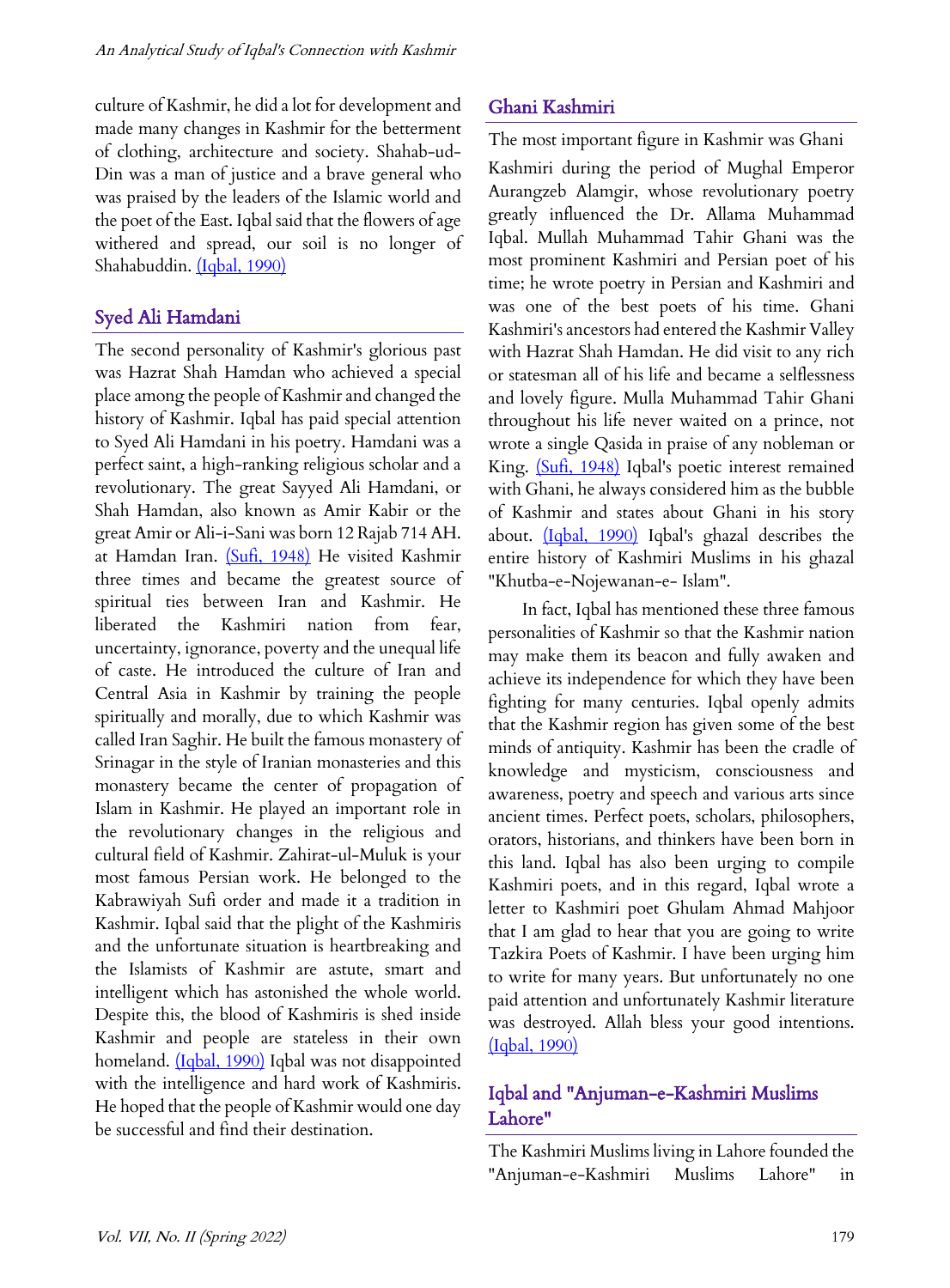February 1896 to construct the solidarity with the Kashmiri people, living across Punjab. Its first president was Mian Karim Bakhsh Raees-e-Azam from Lahore and the first general secretary was Allama Muhammad Iqbal. (Asad, 2015) On this occasion, Iqbal recited some verses from a poem titled "Falah Qaum" and said that, Thank you very much for establishing the association, of course it

was inherited with good fortune, this is the second step forward, never a step forward. After some time, this association was expanded and it was renamed as "Anjuman Kashmiri Musulmanan-e-Punjab". The association had relations with the Muslims of the state of Jammu and Kashmir from the very beginning. (Iqbal, 1990)

## Iqbal and "All India Muslim Kashmiri Conference"

In 1908, "Anjuman Kashmiri Muslim Punjab" was renamed as "All India Muslim Kashmiri Conference". Allama Iqbal was elected its first secretary-general and Muhammad-ud-din Fouq was elected joint secretary. (Sufi, 1948) The aims and objectives of "All India Muslim Kashmiri Conference" highlighted two things in particular.

- 1. Kashmiri Muslims should be attracted towards education.
- 2. Ensure the protection of political and social rights of Kashmiri Muslims.

The organization held its meetings from time to time and sent memorandum and resolutions to the Dogra rulers to focus on the welfare of the Muslims in the state. (Asad, 2015) This conference on the one hand made a name for itself in the support of the Muslims living in Kashmir and on the other hand organized the Kashmiri Muslims living in Punjab to protect the social, political, religious, educational, and economic rights. Many scholars were associated with this conference and published newspapers and magazines for awareness. Among them, "Kashmir Gazette" of Sheikh Jan Mohammad Ganai became very popular. Muhammad Din Fouq also used to publish a newspaper with the same name. (Sufi, 1948) The aim was to create a wave of awareness among the Kashmiris. These newspapers drew the attention of the Maharaja of Kashmir to

the fact that the government's policy against Muslims in Jammu and Kashmir is discriminatory and they are deliberately deprived of government jobs. Within Punjab, the Kashmir Publicity Board was also formed which used pamphlets to expose the cruel and discriminatory treatment of the Muslims of Kashmir by the Dogra dynasty. All these efforts were directly or indirectly connected with Allama Iqbal.

### Revolt in Kashmir Silk Factory

There was a silk factory in Srinagar where five thousand laborers worked and received a daily wage of four and a half annas. The majority of workers were Muslims while the officers were Hindus. They mistreated Muslims and embezzled factory revenue. Muslim workers revolted against the officers and twenty one of their leading labor leaders were arrested on July 21, 1924. The day after the incident, the factory workers and their wives and children marched and demanded the release of the arrested workers. Maharaja Pratab Singh, the ruler of Kashmir who ordered the Governor of Kashmir to stop the procession by force. Resultantly, the armed police charged the workers with sticks and hundreds of workers were seriously injured. There was a huge protest against the Dogra rule across the state over this tragedy. Director of Commerce and Industries, Mr. Nagar Kani, director of the factory investigated the incident and acknowledged that the demands of the workers were justified. (Khasta, 1883)

#### Memorandum of Kashmiri Muslims and Iqbal

Viceroy of India visited Kashmir on October 14, 1924and some of the leading Muslims of Kashmir presented a memorandum by informing him of the difficulties of the Muslims. The memorandum was prepared by the leaders of Kashmiri Muslim on the advice of Allama Muhammad Iqbal. The Viceroy sent the memorandum to Maharaja Pratab Singh, the ruler of Kashmir for further action. The revolt of Silk factory was a milestone of the independence movement of Kashmir. This movement made the people aware of their rights and spread great hatred against the Dogra rule throughout the state.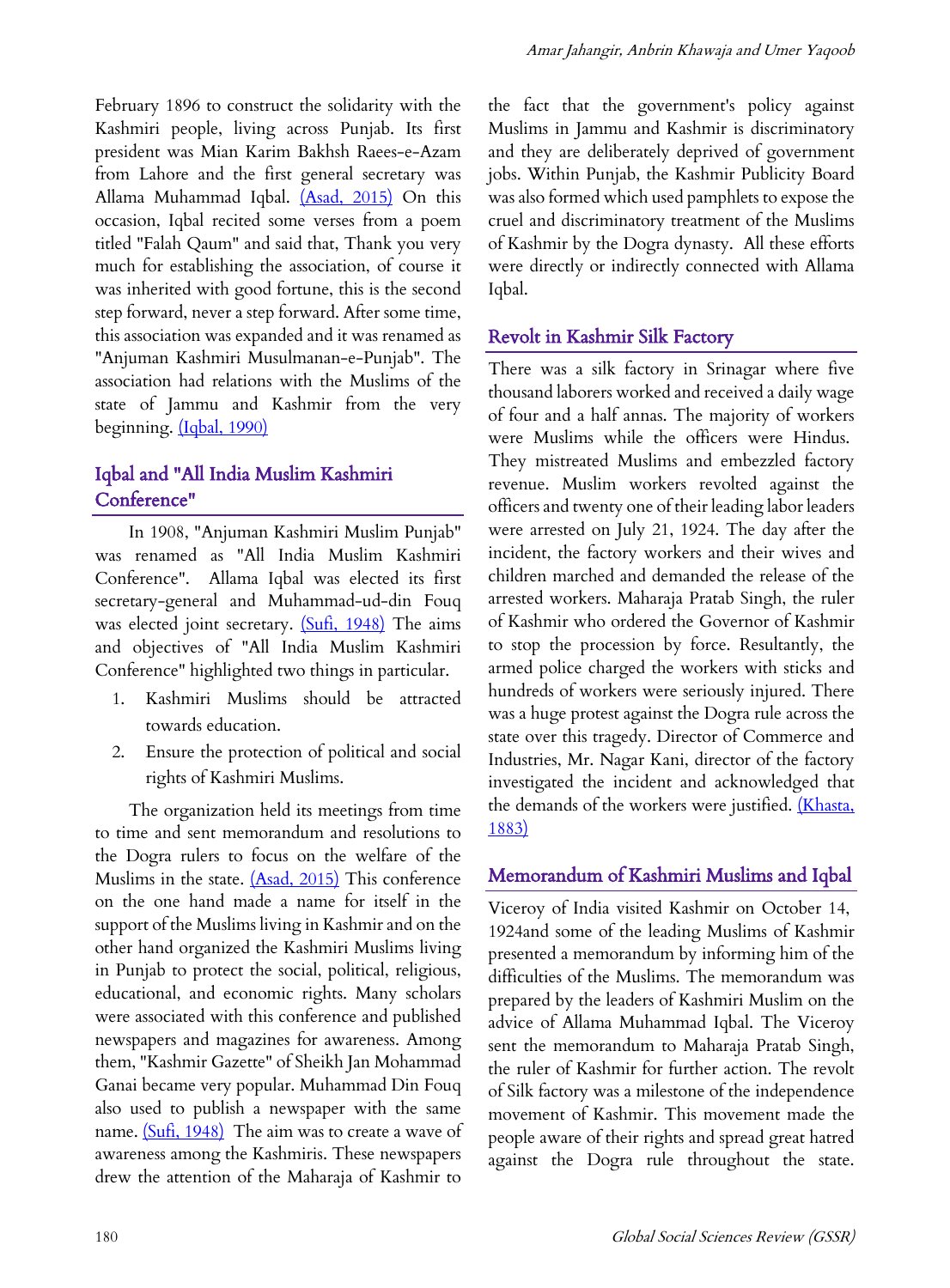Maharaja Pratab Singh appointed a commission for the investigation of complaints of Muslims. The commission declared the complaints of Kashmiri Muslims is baseless and the state government launched a retaliatory action against the Muslim leaders. Some apologized for fear of being killed, while others were deported. They stayed in Lahore for a few months at the house of Iqbal's friend Mian Amiruddin. The action of Dogra government was strongly condemned in the state and Muslims were encouraged to organize and fight for their rights. (Qurashi, 1956)

### Iqbal's Political Services for Kashmir

Allama Iqbal was at the forefront of resolving the problems of Muslims in Kashmir and supporting their struggle against slavery and always defended their rights. Allama Iqbal presented and passed a resolution in support of Muslims in Kashmir at a meeting of the All India Muslim League in May 1929. He addressed a meeting of All India Muslim League on March 21, 1932 and spoke about Kashmir, "As far as Kashmir is concerned, I do not need to go into the historical background of the events that have taken place recently. The sudden awakening of a nation in which the flame has already been extinguished, in spite of sorrow and suffering, is a matter of joy for those who are aware of the internal strife of the Asian nations. The Kashmir movement is of course based on justice, and I have no doubt that an intelligent and industrious nation, the realization of one's personality will be a source of strength not only for the state but for the whole of India". *(Igbal, 1990)* 

### Iqbal and "All India Kashmir Committee"

Dr. Allama Iqbal and many other Muslim leaders attended a meeting at the residence of Nawab Zulfiqar Ali on July 25, 1931 in Shimla. An organization, "All India Kashmir Committee" was set up in this meeting to provide political, social, moral and financial support to the Muslims of Kashmir. The members of committee smoothed the public opinion against the Maharaja from India to England. The Kashmir Committee celebrated "Kashmir Day" on August 14, 1931 from all over

India to Burma as an expression of sympathy for the demoralized Kashmiris (Asad, 2015). When the Kashmir Committee was newly formed, Allama Iqbal was made its new president. Through this committee he served the Muslims by uniting the people of Kashmir and made the Kashmir movement an active movement. The Kashmir Committee played an important role in resolving the problems of Kashmiris. (Sufi, 1948) On August 8, 1932, Iqbal passed another resolution from the platform of the Muslim League in which the release of those arrested in the agitation of "Srinagar tragedy" was demanded.

## Iqbal and All Jammu and Kashmir Muslim **Conference**

Sheikh Muhammad Abdullah consulted with Muslim leaders to provide an organized, strong and integrated political platform to the Muslims of the state. Sheikh Muhammad Abdullah met Allama Muhammad Iqbal, Mian Amiruddin and Mirza Bashiruddin in Lahore and sought their support for the formation of a political party in Kashmir. At the last meeting of the All Jammu and Kashmir Political Conference held at the Pathar Masjid in Srinagar in October 1932, the first political party of the State was formed under the name of "All Jammu and Kashmir Muslim Conference". (Yousif, 1977)

Sheikh Muhammad Abdullah invited Allama Muhammad Iqbal, a great poet and mentor of Kashmiris, to attend the meeting. In response to the invitation, he said that unless we resolve our differences, it will be difficult to achieve success. After the formation of the All Jammu and Kashmir Muslim Conference, he appealed to the people of Kashmir to remain united in these words and said; it is not yet time for two or three Muslim political parties to form in Kashmir. The most important need at the moment is a party that represents all Muslims. If complete consensus is not reached in political opinion in Kashmir, the efforts of the leaders to achieve the rights of the people will prove ineffective. Dr. Allama Muhammad Iqbal appealed to raise funds for Kashmiri Muslims and write a letter to the late Nawab Bahadur Yar Jang, on September 14, 1933, in the support of the people of Kashmir: I am writing this letter to ask you to help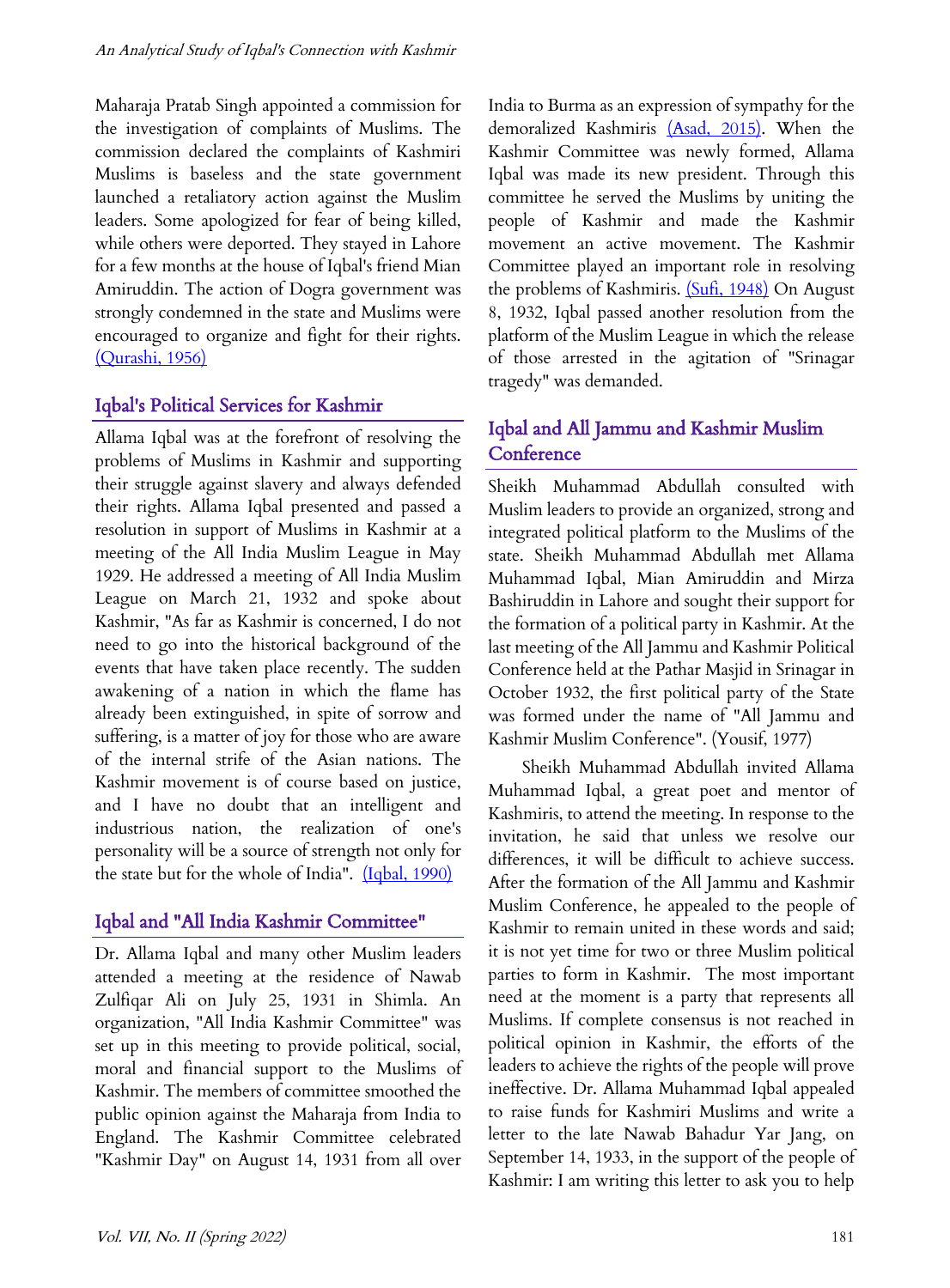the oppressed Kashmiris. He is currently facing several cases from the government which are in dire need of funds due to his expenses. I am sure that with a little attention from you this problem will be solved. (Sufi, 1948)

### Iqbal's correspondence with Sheikh Muhammad Abdullah

Iqbal and Kashmiri political leader Sheikh Mohammad Abdullah kept in touch through correspondence on the political and social situation of Kashmir. Sheikh Muhammad Abdullah was a famous Kashmiri leader, also known as the "Lion of Kashmir". Sheikh Sahib did a lot of work for Tehreek-e-Azadi Kashmir and had deep ties with Iqbal. When All Jammu and Kashmir Muslim Conference was formed, Sheikh Muhammad Abdullah invited Iqbal to attend its meeting, he wrote in reply. I am very happy with the establishment of the Muslim Conference. I am sure that the leaders of Kashmir will settle their issues very soon and I am praying and believe that Allah Almighty will reward your efforts by His grace and mercy. (Abdullah, 1986)

## Iqbal's correspondence with Muhammad Din Fouq

Iqbal and Kashmiri historian and journalist Muhammad Din Fauq kept in touch through correspondence on the condition of Kashmir. The prominent Kashmiri historian and journalist Muhammad Din Fauq is one of those who devoted his entire life to the cause of independence of Kashmir and he was always on the path of improving the conditions of Kashmir and the people of Kashmir. He had a close relationship with Iqbal and considered him as a mentor Perhaps Iqbal, appreciating his passion, wrote to him in a letter; this is the country that needs to be awakened first in India, and I believe that the fate of Kashmir is about to change. (Qurashi, 1956)

### Conclusion

Iqbal remained a sympathizer of Kashmiris at every stage of freedom struggle of Kashmir and supported the Kashmiri Muslims till his death. When the Dogra government was exterminated the Muslims of Kashmir, Iqbal raised his voice in support of the Kashmiris against such atrocities. Iqbal always urged the Kashmiri nation to remain united and strive for the right to freedom, due to which the Maharaja of Kashmir banned Iqbal from entering the Kashmir Valley due to his support of Kashmiris people. As a Kashmiri, Iqbal's mental, heartfelt and emotional attachment to Kashmir lasted till the end and always cared about the slavery, subjugation, poverty and helplessness of Kashmiri Muslims. When the independence movement started in Kashmir, Iqbal became directly associated with it and waged an organized struggle for the independence of Kashmir till his death. The whole world knows Iqbal as a great poet and philosopher. He was a great poet of the world of humanity and sympathizer of the Islamic world. His personality and poetry is free from geographical boundaries. His greatness and fame is a legacy not only for Pakistan but for the whole world. He is a true lover, a good friend, a sympathizer, a great champion of freedom of expression and a prominent competitor in the struggle of Kashmiris against the dictatorship. Iqbal wrote a lot of poems for Kashmiris with full of enthusiasm, his speeches and poetry were published in Kashmiri Gazette. Iqbal always raised his voice against the tyranny and barbarism, cruel narrowmindedness and inhuman behavior of Dogra Raj. Iqbal gave a new consciousness, new enthusiasm and new spirit to Kashmiris with his painful voice. Iqbal, while advising the Muslims of Kashmir, said that only with courage and perseverance, aspiration and faith and hope, it is possible to achieve the purpose and purpose of life. Furthermore, it is said that purpose is created by desire, for which quest and struggle is considered as the purpose of life. Fear and imitation make it impossible to achieve the goals. The thought and struggle for freedom is an important link in this chain.